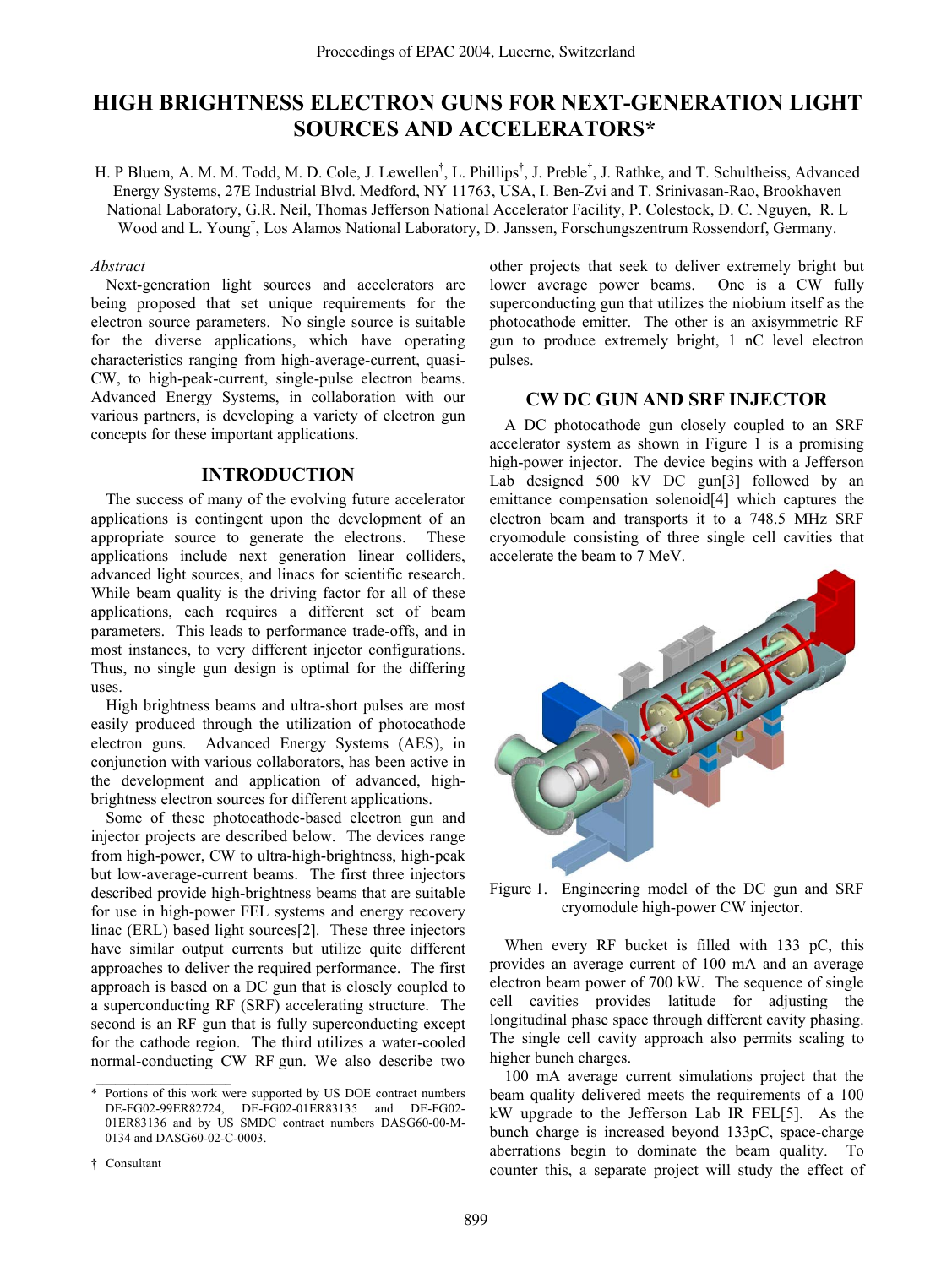adding a longitudinal phase space correction cavity that operates at a harmonic of the fundamental RF frequency.

Device fabrication will be completed in 2004 with cyromodule assembly schedule for 2005. Initial testing at Jefferson Lab will use the full bunch charge, but lower bunch repetition rate, due to installed RF power limitations.

## **CW NORMAL-CONDUCTING RF GUN**

The second high-power injector approach is a normalconducting, CW, photocathode RF electron gun. Los Alamos performed the physics and RF design of this 700 MHz, 3 nC device that delivers 100 mA at a 35 MHz pulse repetition frequency (1 A at 350 MHz PRF with the identical thermal load). The crucial issue for this concept is the extremely high average power and the peak power densities that result from the resistive losses in the copper of the gun. As such, the initial engineering study focused on cooling strategies and the thermal analysis of the gun cells.



Figure 2. Engineering model of the normal-conducting CW RF gun.

A cold model has been fabricated and tested, verifying the RF design of the gun cavities and input coupler. In addition, a test article was manufactured to verify the cooling flow characteristics of the gun. In particular, the goals were to determine whether there are any areas of starved flow, quantify the effects of blockage with thermal transient, and compare the results to the analytical model. It was found that the cooling channel design is satisfactory. This gun is also in fabrication with initial thermal testing scheduled at Los Alamos in 2005.

## **CW SUPERCONDUCTING RF GUN (with normal conducting cathode)**

This gun is under development in collaboration with FZ Rossendorf, Brookhaven, and Jefferson Lab. The approach is similar to the concept under development at FZ Rossendorf[6], but adapted for high-average-current applications. Thus, the design is a 0.5 cell gun at 703.75 MHz rather than the 3.5 cell 1.3 GHz FZR design. The engineering model for the gun followed by a booster cavity is shown in Figure 3. Beam dynamics calculations for this configuration show very promising beam performance. Although an FZR approach is baselined, we are considering alternate choke joint designs in order to simplify the fabrication. A novel cathode concept is being studied for integration with the choke joint [7].



Figure 3. Half cell SRF gun followed by a booster accelerating cavity.

## **FULLY SUPERCONDUCTING RF GUN (with niobium cathode)**

This 1.3 GHz gun consists of a single half-cell where the cathode area consists of the center portion of the backwall of the cavity. For simplicity and reliability, the cathode material is niobium, making the gun fully superconducting. The quantum efficiency of the niobium will be enhanced, through the Schottky effect, by the high electric field at the niobium emitting surface



Figure 4. Results of cavity field measurements after chemical polishing and high pressure rinse.

Fabrication of the gun is complete, and the Q factor test results are shown in Figure 4. The cryomodule is assembled and quantum efficiency testing is expected to begin this summer. The test setup is shown in Figure 5.